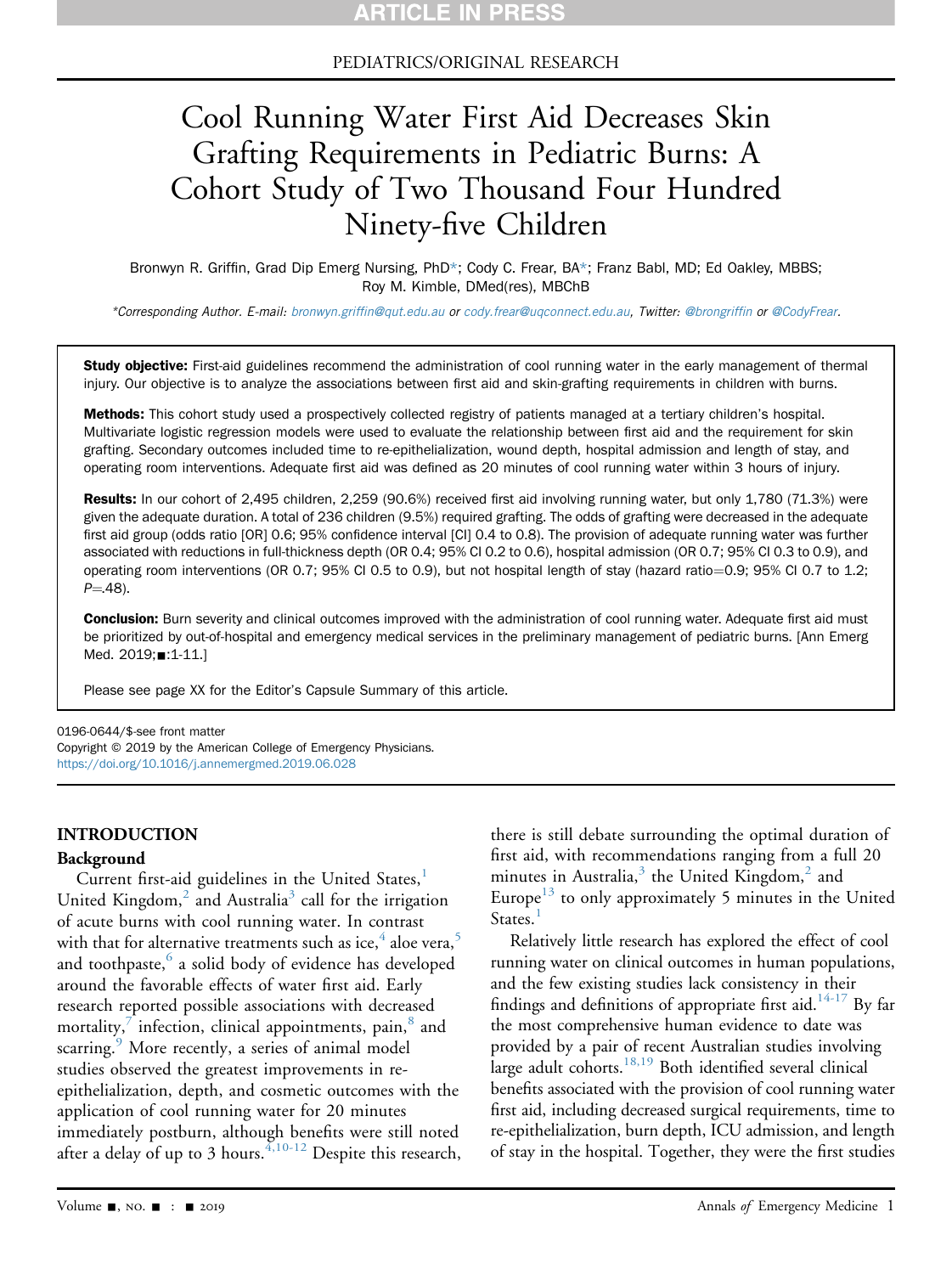## **\RTICLE IN PRES**

Cool Running Water First Aid for Pediatric Burns Griffin et al. (Griffin et al. Griffin et al. Griffin et al.

### Editor's Capsule Summary

What is already known on this topic Many guidelines recommend irrigation with cool running water for 20 minutes' duration after a burn.

### What question this study addressed

Is there an association between 20 minutes of cool running water within 3 hours of injury and skingrafting requirements in children with burns?

### What this study adds to our knowledge

In this cohort study, the odds of skin grafting were decreased among children who had 20 minutes of cold running water (odds ratio 0.6; 95% confidence interval 0.4 to 0.8).

### How this is relevant to clinical practice

Although this study establishes only association, in the absence of better-evidence first-aid guidelines, physicians should promote 20 minutes of cool-water irrigation for burns in children.

to convincingly demonstrate cool running water's effectiveness as a first-aid intervention for adult burns.

### Importance

Although children are at particularly high risk of burn injuries, $20$  there is a paucity of literature addressing the relationship between burn first aid and clinical outcomes in pediatric populations. Because of differences in volume, surface area,<sup>[21](#page-10-2)</sup> and skin thickness,<sup>[22,23](#page-10-3)</sup> it is unknown whether benefits in adults apply to children.

### Goals of This Investigation

The purpose of this study was to determine the relationship between cool running water first aid and burn wound healing in a large pediatric cohort. We tested the hypothesis that adequate first aid, 20 minutes of cool running water, would be associated with a decrease in the odds of grafting. We further examined its relationship with secondary outcomes, including time to re-epithelialization, burn depth, hospital admission, hospital length of stay, and general operating room requirements.

### MATERIALS AND METHODS

### Study Design and Setting

This study was designed with a prospectively collected database that documents every pediatric burn patient (0 to

16 years) attending the only dedicated children's burn center in the Australian state of Queensland. The database contains information on all inpatients and outpatients treated at the center, capturing the entirety of their journey of care until discharge from the service or referral to scar management. Data from July 2013 to June 2016 were extracted and analyzed.

In line with recommendations by the European Burns Association,<sup>[13](#page-9-9)</sup> British Burn Association,<sup>2</sup> and Australian and New Zealand Burn Association,<sup>[3](#page-9-2)</sup> first aid was characterized as adequate if it involved greater than or equal to 20 minutes of cool running water delivered either cumulatively or continuously within 3 hours of injury. Any other form of first aid, including cool running water of less than 20 minutes' duration or the use of alternatives (eg, still water, ice, aloe vera), was classified as inadequate. Friction, electrical, and chemical burns were excluded, along with cases in which the type or duration of first aid was unknown.

The study was approved by the Children's Health Service District–Human Research Ethics Committee. Consent for inclusion in the database was obtained at data collection. Patient information was deidentified while undergoing statistical analysis, maintaining patient privacy and confidentiality.

### Selection of Participants

Investigators conducted structured interviews with all families who consented to data collection at their first presentation to the participating hospital's burn outpatient department or inpatient ward. Patients were referred to the burn service by the children's hospital's own emergency department (ED), a local hospital ED, a general practitioner, or another source (eg, a pediatrician). Information collected during the structured interviews included demographics and injury-related details such as mechanism of injury and first aid. All interventions performed in the first 3 hours postinjury were documented, encompassing treatment provided at the scene of the injury, in the care of paramedics, in the ED or other referral center, or all 3. Total first aid was divided into 6 categories: no first aid; an alternative to cool running water; or durations of cool running water lasting less than 5 minutes, 5 to 10 minutes, 11 to 19 minutes, or greater than or equal to 20 minutes.

Because previous research demonstrated that socioeconomic disadvantage was associated with a reduced likelihood of receiving first aid and poorer clinical outcomes among children with burns,  $^{24,25}$  $^{24,25}$  $^{24,25}$  patient socioeconomic status was assessed to be included as a covariate in the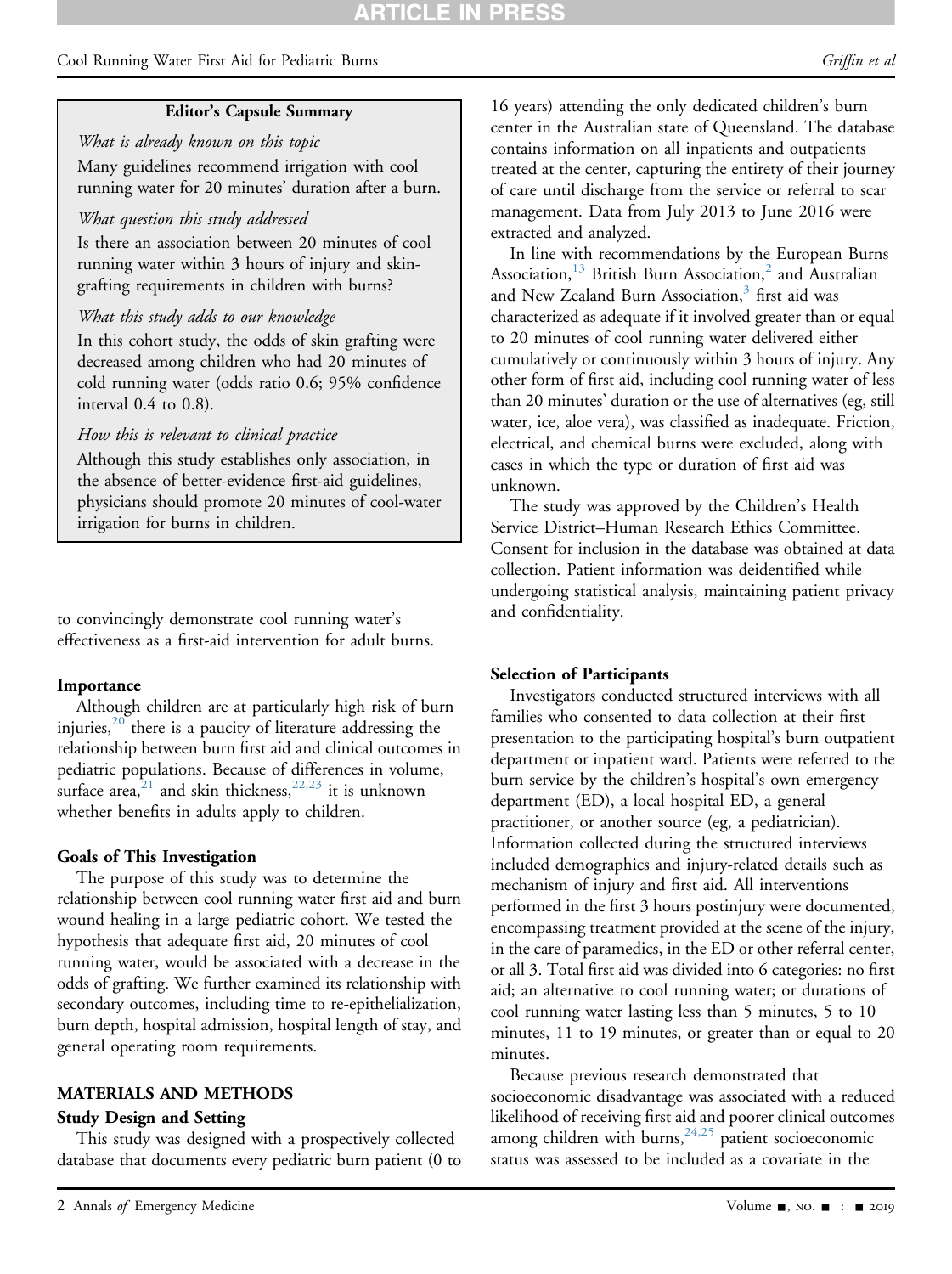analytic models. It was evaluated indirectly with postcode through the Socio-Economic Indexes for Areas developed by the Australian Bureau of Statistics.<sup>[26](#page-10-5)</sup> For the purposes of this research, socioeconomic status deciles were divided into 3 groups: disadvantaged (deciles 1 to 4), advantaged (deciles 5 to 8), and highly advantaged (deciles 9 and 10).

## Outcome Measures

The primary outcome of the study, skin grafting, serves as a strong indicator of burn severity, healing capacity, and patient morbidity. Grafting is undertaken only when clinicians conclude that a wound is incapable of healing spontaneously or without sufficient speed to prevent significant scarring. Secondary outcomes included time to re-epithelialization among ungrafted burns, wound depth, hospital admission and length of stay, and requirements for any operating room interventions.

Grafting procedures, operating room interventions, hospital admission, and hospital length of stay were recorded through active tracking of patients and post hoc review of their medical charts. Time to re-epithelialization was assessed by calculating the number of days between the date of injury and the completion of acute treatment in the outpatient department. Senior burns clinicians visually assessed and classified burn depth on initial review in the outpatient department or inpatient ward according to the classification system by Shakespeare.<sup>[27](#page-10-6)</sup> For burns characterized by a mixture of thicknesses, researchers recorded the most severe depth. Total body surface area percentage was estimated with the Lund and Browder<sup>[28](#page-10-7)</sup> method, also on initial assessment.

### Primary Data Analysis

Descriptive statistics were carried out for all key variables, with 95% confidence intervals (CIs) reported where relevant. Median and interquartile range were calculated for continuous data.  $\chi^2$  Tests were performed to examine the relationships between purely categoric variables and the provision of first aid. Where variables were continuous, Kruskal-Wallis and Mann-Whitney tests were used.

Associations between cool running water first aid and each outcome variable were evaluated by performing 3 separate comparisons, based on different categorizations of first-aid duration and type. The primary analysis involved the comparison of wounds given adequate first aid composed of greater than or equal to 20 minutes of cool running water to those managed inadequately with any other form of first aid. Further comparisons were conducted between cool running water-treated burns and

those that received either no first aid or an alternative to cool running water, and the 6 durational categories of first aid outlined previously.

The relationship between adequate cool running water and the studied clinical outcomes was evaluated first by the risk difference and 95% CI. Additionally, associations with grafting, hospital admission, and operating room intervention were assessed by binomial logistic regression models. A multinomial logistic regression model was used to identify any associations with depth. From these logistic regressions, odds ratios (ORs) for the outcome variables, as well as 95% CI, were estimated. Hazard ratios (HRs) and 95% CI of time to re-epithelialization and hospital length of stay were determined with Cox regression models. To assess the relationship between first aid and healing in burns at greatest risk of scarring, subgroup analyses—also involving Cox regression models—were conducted to estimate HR and 95% CI of time to re-epithelialization in burns requiring greater than or equal to 10 days to reepithelialize. This threshold was selected in light of the study by Cubison et al<sup>[29](#page-10-8)</sup> of hypertrophic scar formation in children with scald injuries, which identified 10 to 14 days as the shortest period of burn wound healing associated with scarring. In accordance with the practices and recommendations of previous studies investigating first aid for burns,  $18,19$  all regression models were adjusted for age, sex, socioeconomic status, mechanism of injury, and total body surface area. Logistic regression was chosen over other methods such as propensity score matching, given its precedence of use in burns first aid literature and evidence suggesting it has less bias in cohorts with large numbers of events per confounder.<sup>[30](#page-10-9)</sup>  $P$ <.05 was accepted as statistically significant. All data analyses were conducted with SPSS (version 25; SPSS, Inc., Chicago, IL).

## RESULTS

### Characteristics of Study Subjects

During the study period, 2,769 patients attended the pediatric burn center. Interviews were conducted with the families of 2,691 children ([Figure 1](#page-3-0)). The study excluded 175 cases with a nonthermal burn and 21 cases with unknown first-aid type, duration, or both.

Among the remaining 2,495 patients, the median age was 2 years (interquartile range [IQR] 1.0 to 6.0 years) ([Table 1\)](#page-3-1). Male participants composed 59.1%  $(n=1,462)$ of the cohort. Scalds were identified as the mechanism of injury in 49.1% of cases  $(n=1,224)$ . A majority of injuries occurred in the home  $(85.3\%; n=2,108)$ , and the most commonly affected body site was the upper limbs  $(40.3\%; n=993).$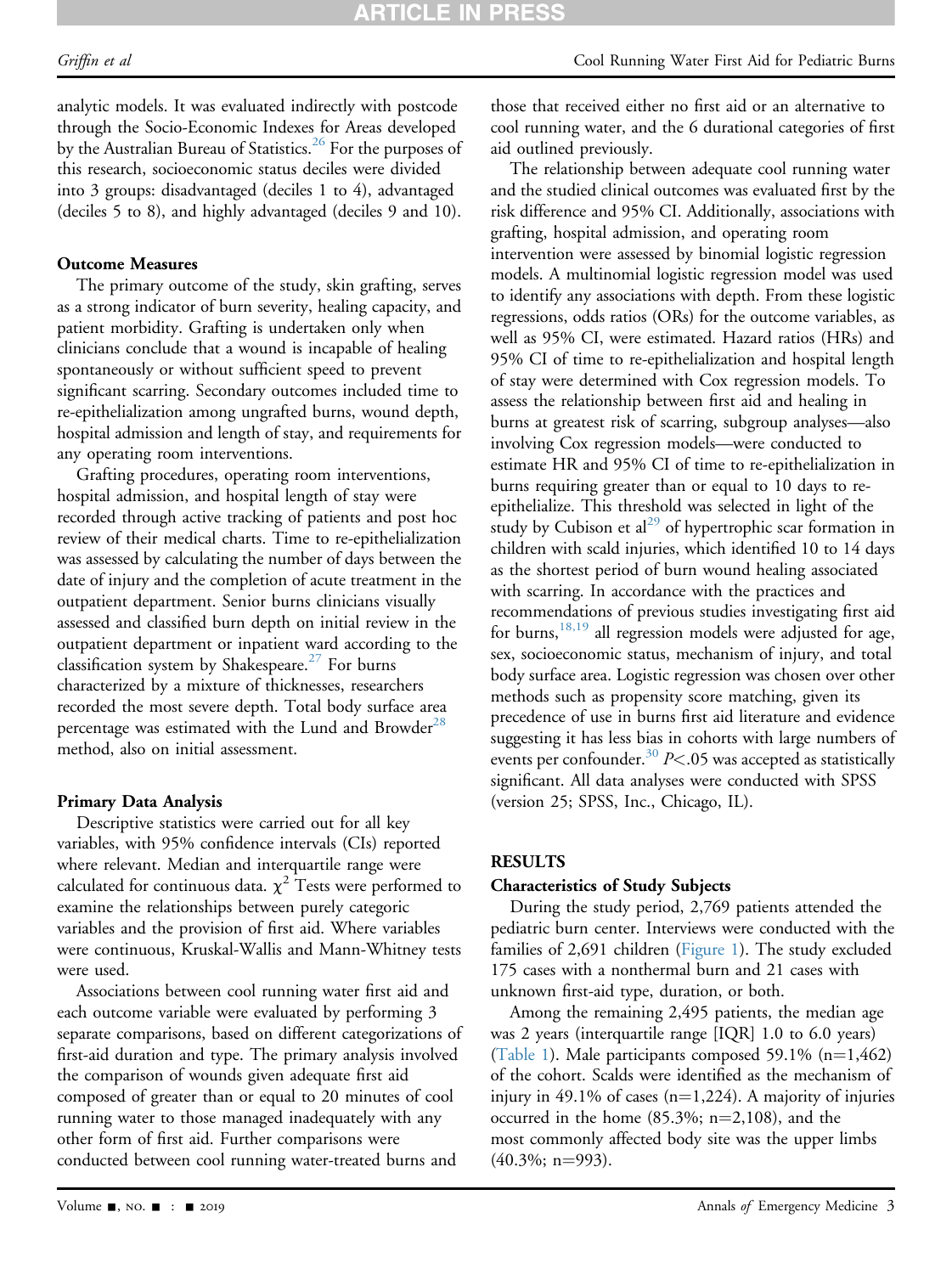#### ARTICLE IN **PRES**

### <span id="page-3-0"></span>Cool Running Water First Aid for Pediatric Burns Griffin et al. (Griffin et al. Griffin et al. Griffin et al.



Figure 1. Participant flow. CRW, Cool running water.

Most patients first presented to an ED during their initial care. Local hospital EDs were responsible for 56.2%  $(n=1,402)$  of the referrals to the burn center, and another  $36.9\%$  (n=921) were made by the participating hospital's own ED. The remaining patients were referred from a general practice  $(5.0\%; n=124)$  or another source (eg, a pediatrician, self-referral)  $(1.9\%; n=48)$ .

There was a median delay of 3.0 days (IQR 2.0 to 4.0 days) between injury and presentation to the burn center. At initial assessment by burn service clinicians, the median total body surface area was 1.0% (IQR 0.5% to 2.0%), with a range of less than 1% to 84%. Injuries with a total body surface area of 5% or greater composed 10.3%  $(n=255)$  of the sample. Most burns were classified as superficial and partial thickness in depth (65.7%;  $n=1,604$ ).

## Main Results

Fully 96.8% of all patients (95% CI 96.1% to 97.4%;  $n=2,414$ ) had received some form of first aid within 3 hours of injury. Greater than 9 in 10 patients (90.6%; 95% CI 89.4% to 91.7%;  $n=2,259$ ) had their burns cooled with running water, but far fewer, 71.3% (95% CI 69.6% to  $73.1\%$ ; n=1,780), were given the recommended 20 minutes of cool running water. Of these patients, only 789 (44.3%; 95% CI 42% to 47%) were administered the complete duration of adequate cooling at the scene of the injury. Among the 152 children provided an alternative to cool running water, the most common treatments were still water  $(23.0\%; n=35)$ , ice  $(21.1\%; n=32)$ , and cold compresses  $(16.4\%; n=25)$ .

Adequate first-aid provision was significantly associated with injury mechanism ( $\chi^2$ =109.4; P<.001). The highest proportions of adequately treated patients were those with scalds (77.7%), followed by contact burns (67.7%), flame

### Table 1. Patient and wound demographics

| <b>rable 1.</b> Fatient and wound demographics. |              |       |  |  |  |
|-------------------------------------------------|--------------|-------|--|--|--|
| Variable                                        | Median (IQR) | N     |  |  |  |
| Patient age, y                                  | $2(1-6)$     | 2,494 |  |  |  |
| Total body surface area percentage affected     | $1(0.5-2.0)$ | 2,485 |  |  |  |
|                                                 | %            |       |  |  |  |
| <b>Sex</b>                                      |              |       |  |  |  |
| Male patient                                    | 59.1         | 1,462 |  |  |  |
| <b>Mechanism of injury</b>                      |              |       |  |  |  |
| Scald                                           | 49.1         | 1,224 |  |  |  |
| Contact                                         | 44.7         | 1,116 |  |  |  |
| Flame                                           | 4.8          | 119   |  |  |  |
| Radiant heat                                    | 1.4          | 36    |  |  |  |
| Place of injury                                 |              |       |  |  |  |
| Home                                            | 85.3         | 2,108 |  |  |  |
| Holiday                                         | 5.8          | 144   |  |  |  |
| Industrial/trade/farm                           | 2.1          | 51    |  |  |  |
|                                                 |              |       |  |  |  |

| Industrial/trade/farm                       | 2.1  | 51    |
|---------------------------------------------|------|-------|
| Recreation/sports                           | 3.8  | 94    |
| School or residential                       | 1.6  | 39    |
| <b>Street</b>                               | 0.6  | 14    |
| Other                                       | 0.8  | 20    |
| Body part injured                           |      |       |
| Upper limb                                  | 40.3 | 993   |
| Multiple                                    | 24.5 | 604   |
| Lower limb                                  | 22.3 | 549   |
| Torso                                       | 9.2  | 228   |
| Head                                        | 3.8  | 93    |
| Total body surface area percentage affected |      |       |
| $<$ 5                                       | 89.7 | 2,230 |
| $5 - 10$                                    | 7.2  | 179   |
| >10                                         | 3.1  | 76    |
| <b>Wound depth</b>                          |      |       |
| Superficial                                 | 3.2  | 78    |
| Superficial partial thickness               | 65.7 | 1,604 |
| Deep dermal partial thickness               | 27.1 | 661   |
| Full thickness                              | 4.1  | 100   |

<span id="page-3-1"></span>Data were complete for mechanism, operating room interventions, and hospital admission. Categories in which data were missing included age ( $n=1$ ; 0.08%), total body surface area percentage affected (n=10; 0.40%), sex (n=21; 0.88%), place of injury (n=25; 1.00%), body part injured (n=28; 1.12%), and wound depth (n=52; 2.08%).

injuries (59.7%), and radiant heat burns (8.3%). There was no association with age  $(Z=-0.911; P=.36)$ , sex  $(\chi^2 = 109.4; P = .17)$ , or total body surface area (Z=-0.4;  $P = 72$ .

[Table 2](#page-4-0) describes the differences in clinical outcomes and burn severity with adequate and inadequate first aid. Skin grafting was undertaken in 9.5% of cases (95% CI 8.3% to 10.6%;  $n=236$ ). The administration of adequate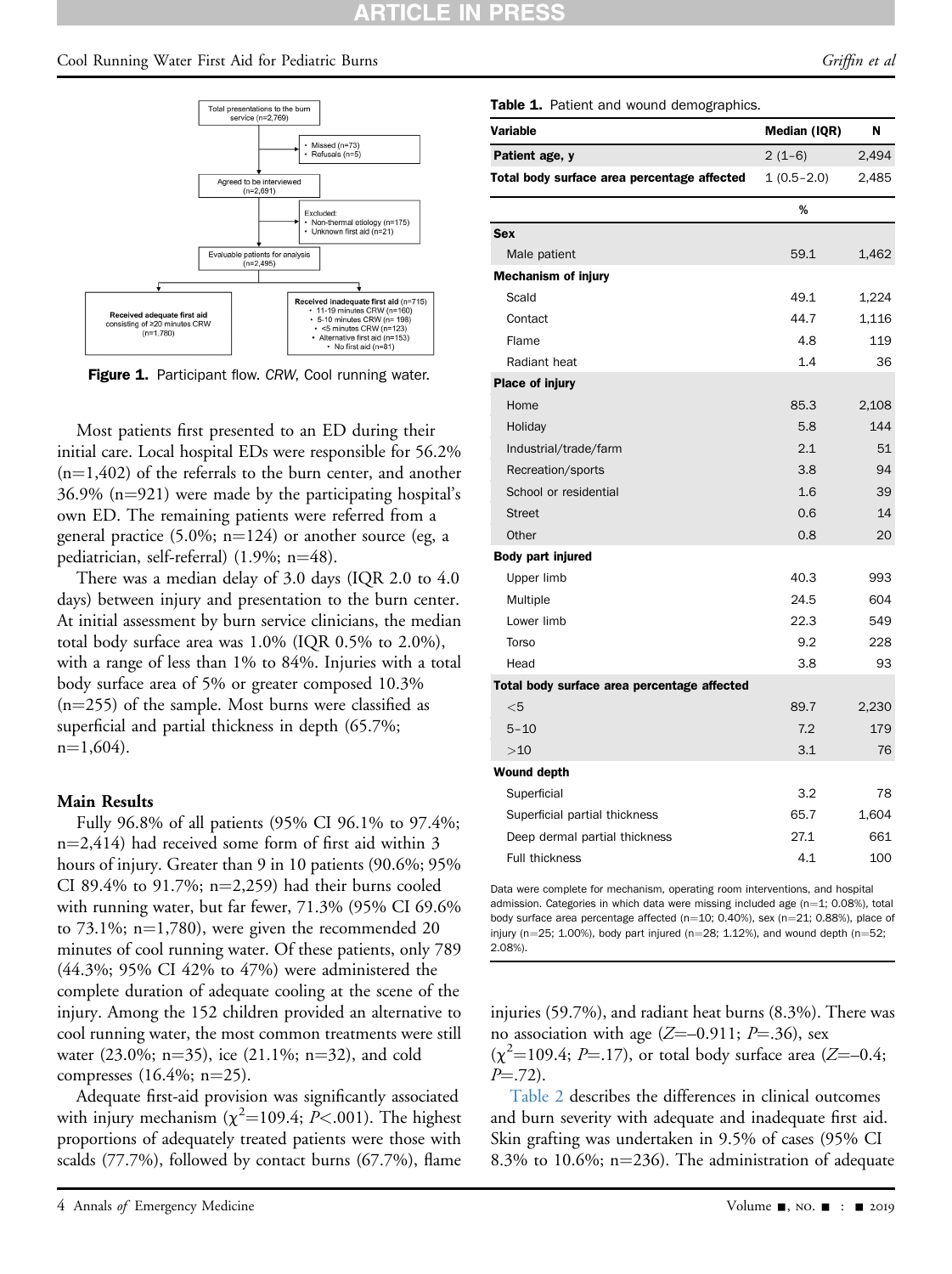### RTICLE IN **PRES**

<span id="page-4-0"></span>

| Table 2. Differences in clinical outcomes with adequate and inadequate first aid. |  |  |  |  |
|-----------------------------------------------------------------------------------|--|--|--|--|
|                                                                                   |  |  |  |  |

|                                                | Adequate First Aid $(n=1,780)$ |                          |                           | Inadequate First Aid ( $n = 715$ ) |                   |                           | <b>Difference</b> |                            |
|------------------------------------------------|--------------------------------|--------------------------|---------------------------|------------------------------------|-------------------|---------------------------|-------------------|----------------------------|
| <b>Outcome</b>                                 | $n^*$                          | %                        | SD/IQR                    | $\mathbf n$                        | %                 | SD/IQR                    | %                 | 95% CI                     |
| <b>Skin grafting</b>                           | 139                            | 7.8                      | (0.6)                     | 97                                 | 13.6              | (1.3)                     | $-5.8$            | $(-4.5 \text{ to } -7.0)$  |
| <b>Full-thickness depth</b>                    | 47                             | 2.7                      | (0.4)                     | 53                                 | 7.6               | (1.0)                     | $-4.7$            | $(-3.7 \text{ to } -6.1)$  |
| <b>Hospital admission</b>                      | 234                            | 13.2                     | (0.8)                     | 129                                | 18.0              | (1.4)                     | $-4.9$            | $(-3.7 \text{ to } -6.15)$ |
| <b>Operating room intervention</b>             | 178                            | 10.0                     | (0.7)                     | 107                                | 15.0              | (1.3)                     | $-5.0$            | $(-3.7 \text{ to } -6.2)$  |
| Time to re-epithelialization, median, days     |                                |                          |                           |                                    |                   |                           |                   |                            |
| All burns                                      | 10.0                           | $-1$                     | $(7.0 \text{ to } 14.0)$  | 10.0                               | $\qquad \qquad -$ | $(7.0 \text{ to } 15.0)$  | 0.0               | $(0.0 \text{ to } -1.0)$   |
| Burns requiring $>10$ days to re-epithelialize | 13.0                           | $\overline{\phantom{m}}$ | $(10.0 \text{ to } 18.0)$ | 14.0                               | $\qquad \qquad -$ | $(11.0 \text{ to } 20.0)$ | $-1.0$            | $(-1.0 \text{ to } -2.0)$  |
| Hospital length of stay, median time, days     | 3.0                            | —                        | $(1.0 \text{ to } 10.0)$  | 3.0                                | —                 | (1.0 to 11.8)             | 0.0               | $(0.0 to -1.8)$            |
| *Unless otherwise stated.                      |                                |                          |                           |                                    |                   |                           |                   |                            |

<span id="page-4-2"></span><span id="page-4-1"></span>† Dashes indicate not applicable.

cool running water first aid was associated with a decreased need for grafting; relative to all other forms of first aid, adequate cool running water yielded an OR of 0.6 (95% CI 0.4 to 0.8;  $P<.001$ ) [\(Figure 2](#page-5-0)).

The odds of receiving skin grafting were reduced by 44.1% (OR=0.6; 95% CI 0.4 to 0.9; P=.007) in children provided any amount of cooling with running water (Table E1, available online at [http://www.annemergmed.](http://www.annemergmed.com) [com](http://www.annemergmed.com)). A dose-response relationship was noted between the odds of grafting and duration of cool running water [\(Figure 3](#page-6-0)). Compared with children who received no treatment, those who were administered greater than or equal to 5 minutes of cool running water or an alternative had significantly decreased odds of receiving grafting.

Among burns that did not require grafting, median time to re-epithelialization was 10 days (IQR 7 to 14 days). The likelihood of re-epithelialization was 29% greater among cool running water-treated injuries ( $HR=1.3$ ; 95% CI 1.1 to 1.5;  $P = .003$ ) [\(Table 3](#page-6-1)) per day postburn. However, administration of cool running water was not associated with a decrease in median time to re-epithelialization. A comparison of adequately and inadequately treated burns yielded no significant difference in re-epithelialization among all wounds (HR=1.1; 95% CI 1.0 to 1.2;  $P = .06$ ). For the 1,198 burns (59.2%) requiring 10 days or longer to re-epithelialize, however, wound closure was significantly faster after the application of adequate first aid  $(HR=1.2;$ 95% CI 1.0 to 1.3;  $P = .04$ ), with a reduction in median time to re-epithelialization of 1 day, from 14 to 13 days.

A significant inverse relationship was observed between duration of first aid and odds of full-thickness depth. Relative to burns that failed to receive any first aid, those cooled with running water for lengths of 5 minutes or greater had significantly reduced odds of classification as full thickness, with progressively greater odds reductions in the 5- to 10-minute (OR=0.3; 95% CI 0.1 to 1.0;  $P = 0.04$ ), 11- to 19-minute (OR=0.3; 95% CI 0.1 to 0.9;  $P = .03$ ), and greater than or equal to 20-minute ( $OR=0.2$ ; 95% CI 0.1 to 0.4;  $P<$  0.01) groups (Table E1, available online at [http://www.annemergmed.com\)](http://www.annemergmed.com). Compared with treatments of no first aid or an alternative, the provision of any cool running water was associated with an OR of 0.3 (95% CI 0.2 to 0.6;  $P<.001$ ). The odds of patients who received adequate first aid presenting with a full-thickness burn were 62.6% lower than those of children given any other form of first aid  $(OR=0.4; 95\% \text{ CI } 0.2 \text{ to } 0.6;$  $P<.001$ ). [Figure 4](#page-7-0) illustrates the nonlinear relationship between the probability of full-thickness depth and total body surface area, which suggests that the benefit of adequate first aid might be greatest in larger burns between 10% and 40% total body surface area. However, the trend—which was also observed in the context of skin grafting—must be viewed cautiously because this range represents only 3.7% of the cohort  $(n=91)$ .

Overall, 14.5% of patients (95% CI 13.2% to 15.9%;  $n=363$ ) were admitted to the hospital at some point during their management. The odds of admission decreased by 35.8% with the provision of any cool running water (OR=0.6; 95% CI 0.4 to 1.0;  $P = .03$ ) and by 31.0% with the application of adequate first aid (OR=0.7; 95% CI 0.3 to 0.9;  $P = .006$ ).

For those admitted as inpatients, median hospital length of stay was 3 days (IQR 1 to 10 days). Cox regression analyses revealed no significant associations with first aid. Length of stay did not significantly change with the provision of any cool running water (HR=0.7; 95% CI 0.5 to 1.0;  $P=0.07$ ) or adequate first aid (HR=0.9; 95% CI 0.7 to 1.2;  $P = .48$ ).

Slightly more than 11% of patients (11.4%; 95% CI 10.2% to 12.7%;  $n=285$ ) underwent treatment in an operating room. The list of operating room interventions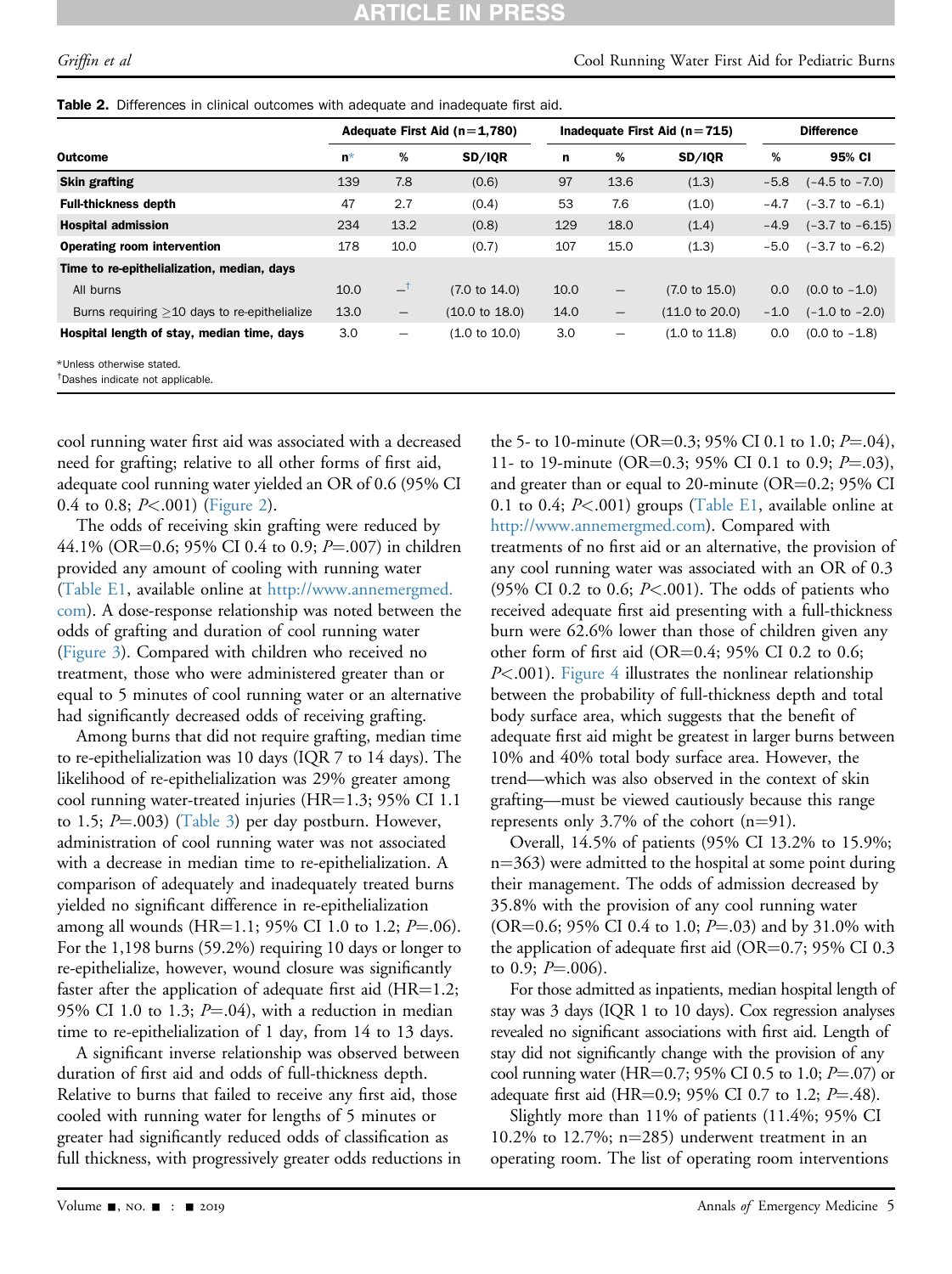## RTICLE IN

### <span id="page-5-0"></span>Cool Running Water First Aid for Pediatric Burns Griffin et al. (Griffin et al. Griffin et al. Griffin et al.



Figure 2. Relationships between adequate first aid and each outcome measure. Error bars show 95% CIs.

performed in this cohort included dressing changes under general anesthetic, debridements, escharotomies, fullthickness skin grafts, scar revisions, split-thickness skin grafts, and steroid injections. Any amount of cooling with running water was associated with a 42.4% reduction in the odds of intervention in an operating room ( $OR=0.6$ ; 95% CI 0.4 to 0.9;  $P = .008$ ). Relative to that of children given inadequate first aid, the OR of requiring an operating room intervention for recipients of adequate cool running water was 0.7 (95% CI 0.5 to 0.9;  $P = 0.04$ ).

As with grafting, hospital admission and operating room requirements showed a dose-response relationship with first-aid duration. For both, the OR was significant for

alternative treatment and all durations of cool running water greater than or equal to 5 minutes.

The numbers of ICU admissions  $(n=17)$  and deaths  $(n=2)$  were too low to factor into the analysis.

Table E2 (available online at [http://www.annemergmed.](http://www.annemergmed.com) [com\)](http://www.annemergmed.com) documents the relationships between the covariates and outcome variables.

### LIMITATIONS

The results must be interpreted in light of the following limitations. First, all cool running water treatments of greater than or equal to 20 minutes were categorized into a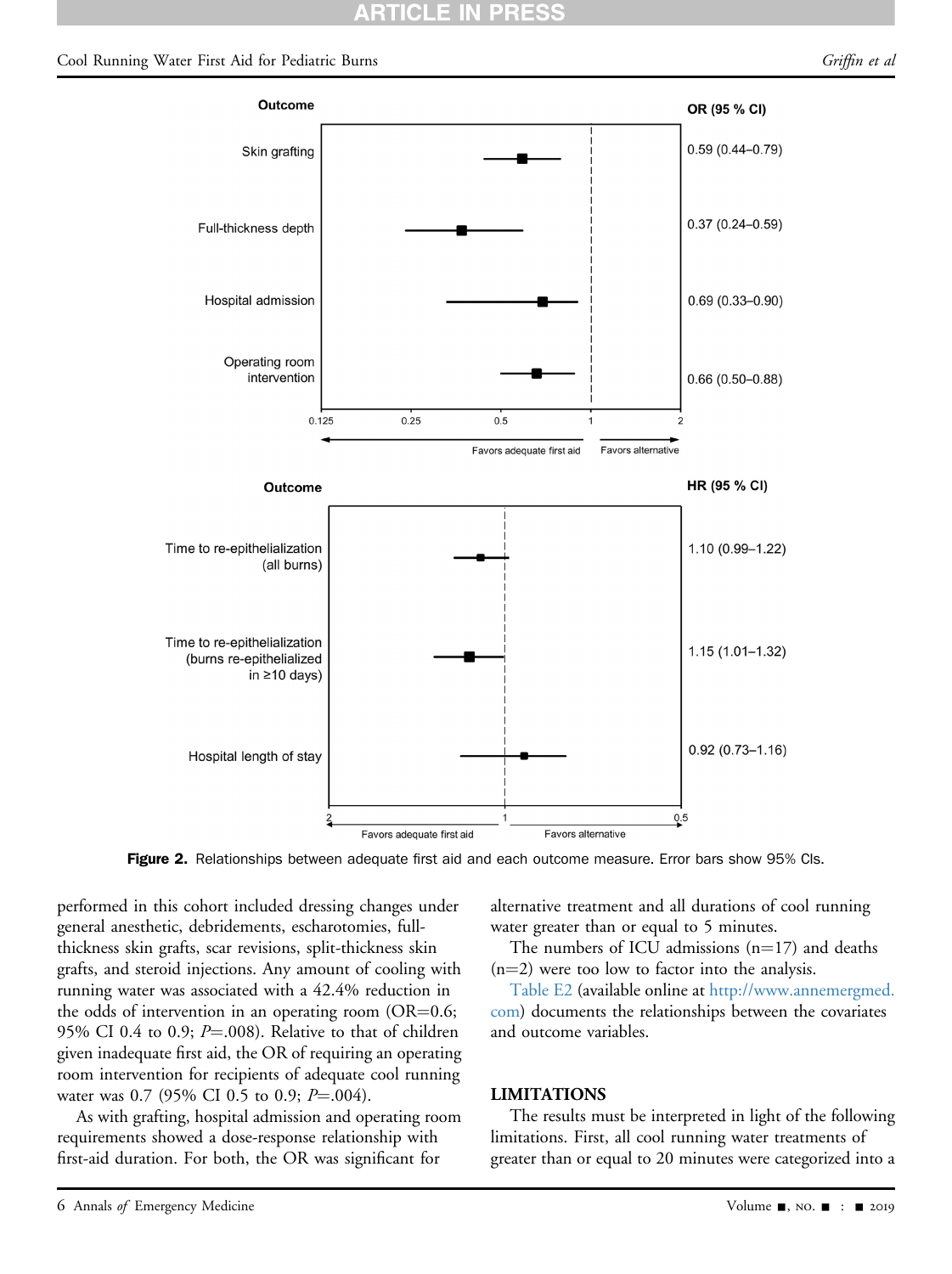<span id="page-6-0"></span>

Figure 3. Dose-response relationships between first aid duration and each outcome measure. Error bars show 95% CIs.

| <b>Table 3.</b> Results of regression analyses evaluating the effect of |  |  |  |
|-------------------------------------------------------------------------|--|--|--|
| first aid on burn severity and clinical outcomes.                       |  |  |  |

| <b>Outcome</b>                     | Crude OR/HR   | <b>Adjusted OR/HR</b><br>$(95% \text{ Cl})$ |
|------------------------------------|---------------|---------------------------------------------|
| <b>Skin grafting</b>               |               |                                             |
| Inadequate first aid               | 1 (Reference) |                                             |
| Adequate first aid                 | 0.54          | $0.59(0.44 - 0.79)$                         |
| <b>Full-thickness depth</b>        |               |                                             |
| Inadequate first aid               | 1 (Reference) |                                             |
| Adequate first aid                 | 0.32          | $0.37(0.24 - 0.59)$                         |
| <b>Hospital admission</b>          |               |                                             |
| Inadequate first aid               | 1 (Reference) |                                             |
| Adequate first aid                 | 0.69          | $0.69(0.33 - 0.90)$                         |
| <b>Operating room intervention</b> |               |                                             |
| Inadequate first aid               | 1 (Reference) |                                             |
| Adequate first aid                 | 0.63          | $0.66(0.50 - 0.88)$                         |
| Time to re-epithelialization       |               |                                             |
| Inadequate first aid               | 1 (Reference) |                                             |
| Adequate first aid                 | 1.07          | $1.10(0.99 - 1.22)$                         |
| Hospital length of stay            |               |                                             |
| Inadequate first aid               | 1 (Reference) |                                             |
| Adequate first aid                 | 1.14          | $0.92(0.73 - 1.16)$                         |

<span id="page-6-1"></span>Results were controlled for age, sex, mechanism, socioeconomic status, and total body surface area percentage affected.

single group. In their animal model, Bartlett et  $al<sup>10</sup>$  $al<sup>10</sup>$  $al<sup>10</sup>$  found that 30 minutes of cool running water yielded fewer benefits than treatments of 20 minutes. Furthermore, Wood et al $^{18}$  showed that first aid of greater than or equal to 40 minutes' duration might actually be detrimental, possibly as a result of vasoconstriction and hypothermia. There are few documented cases in the literature of hypothermia resulting from cool water treatment,<sup>[31](#page-10-10)</sup> but for some patients, particularly young children with larger burns, application of cool running water for long durations carries an obvious risk of thermoregulatory issues. A broad range of total body surface areas was included in this study, although, consistent with the known epidemiology of pediatric burns, the majority of the participants presented with wounds that were less than 5% total body surface area. The results therefore apply primarily to small- to mediumsized burns. Still, there was evidence of a clinical benefit with adequate first aid in a substantial proportion of the larger (>5% total body surface area) injuries that comprised greater than one tenth of the cohort. The findings should not, however, be assumed to generalize to chemical, electrical, or friction burns because nonthermal mechanisms were excluded from the analysis.

As a single-center study, this research has limited external validity, and continued investigation is needed to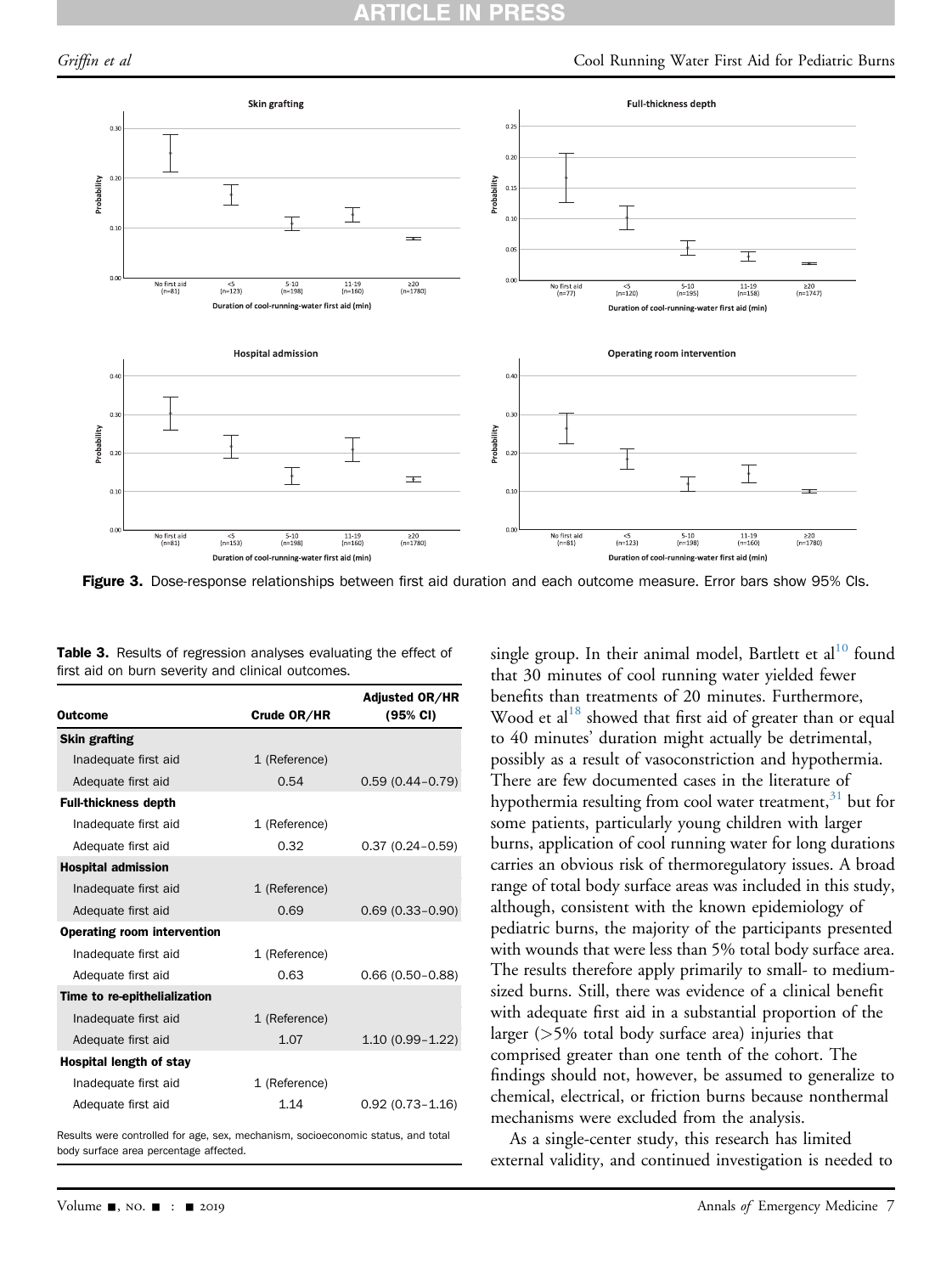### <span id="page-7-0"></span>Cool Running Water First Aid for Pediatric Burns Griffin et al. (Griffin et al. Griffin et al. Griffin et al.



Figure 4. Associations between total body surface area and first aid for skin grafting, full-thickness depth, hospital admission, and operating room intervention. Points represent mean probability for each given total body surface area value, as determined by logistic regression models adjusting for age, sex, socioeconomic status, and mechanism of injury.

confirm its findings. Unlike past multicenter research, however, this study did not have to estimate the duration of a patient's first aid; instead, detailed information about first-aid type and length was obtained directly from participants and caregivers through structured interviews. These interviews carry an inherent risk of recall bias, especially in relation to elapsed time variables, which often tend to be overestimated in retrospective reporting. Systematic overestimation of treatment exposure might obscure the relationship between cool running water duration and clinical outcomes and underestimate the intervention's true effect. One possibly ameliorating factor was the timing of the interviews, which were conducted a median of only 3 days after the injury. Additionally, an informal validation study of 100 randomly selected cases from the cohort revealed substantial agreement between the interview data and contemporaneous ambulance reports, referral letters, and ED notes (Appendix E1, available online at <http://www.annemergmed.com>).

Another limitation was the relatively low hospital admission rate, which might have biased the length-of-stay analyses and contributed to their inconclusive findings; it is possible that the sample of 363 inpatients was insufficient in size for a difference in length of stay to become apparent. The analyses might have been further confounded by concomitant injuries, infections, or social issues that may have delayed discharge.

Finally, the noninterventional nature of the study precludes any definitive attribution of causality to first aid's associations with improved outcomes. Its findings, nevertheless, are consistent with data from past human-subjects research.<sup>[18,19](#page-10-0)</sup>

### DISCUSSION

This cohort study of 2,495 children with thermal burns found that most of the clinical benefits of first aid previously reported in animal models $4,10-12$  and adult populations $1^{\frac{1}{3},19}$  were also present in the studied pediatric sample. The odds of skin grafting were reduced by more than 40% in children provided adequate first aid involving greater than or equal to 20 minutes of cooling with running water.

Among patients who did not require grafting, the speed of re-epithelialization was faster with the administration of any cool running water. Adequate cooling, relative to all other forms of first aid, did not show a relationship with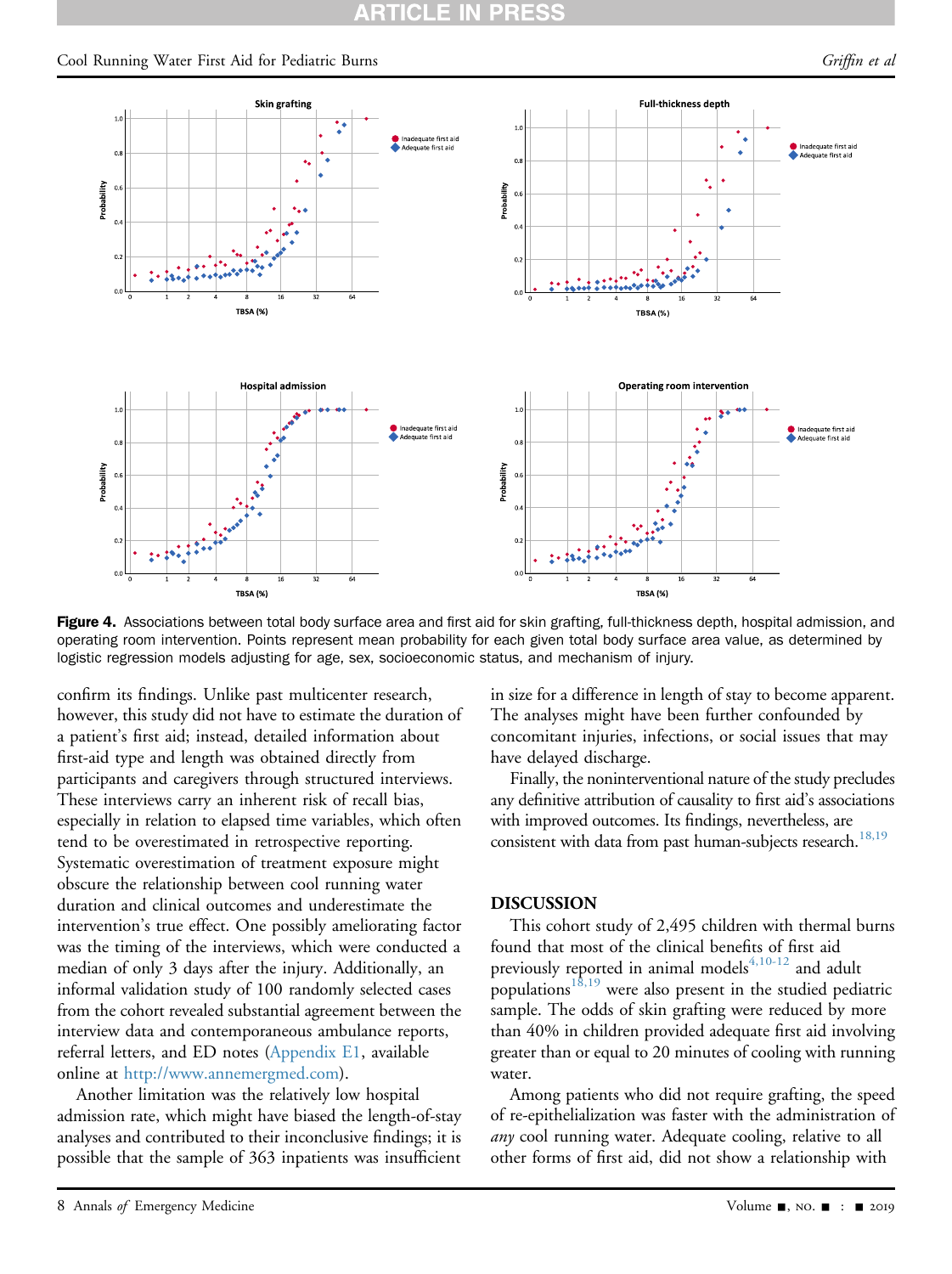## RTICLE IN PRESS

### Griffin et al Cool Running Water First Aid for Pediatric Burns

faster re-epithelialization universally. However, among burns in which the healing process was more protracted, spanning a period of 10 days or longer (ie, the wounds at greatest risk of scarring), it was associated with significantly improved re-epithelialization speeds. Although small, the decrease in median time to healing of 1 day with adequate first aid is far from inconsequential because recent research demonstrated that the odds of hypertrophic scarring increase by a factor of 1.138 with each additional day taken to achieve re-epithelialization.<sup>[32](#page-10-11)</sup>

By every metric besides hospital length of stay, burns that were cooled with running water fared significantly better than those that received no first aid or an alternative to cool running water. For emergency clinicians, these results highlight the significance of, at a minimum, initiating cooling in pediatric burn patients because any duration of cool running water appears to be better than none. Even in scenarios in which the size or distress of a child precludes extended periods of cooling, concerted efforts should be made to ensure the delivery of at least some water first aid before any further care is commenced. When possible, however, clinicians should aim for longer durations because the data suggest that the extent of first aid's therapeutic benefit is contingent on the length of time it is provided. The dose-response relationships between cool running water duration and several outcome variables clearly illustrate this point, none more so than its inverse correlation with burn depth. Across all but 2 measures (length of stay and time to re-epithelialization), the provision of greater than or equal to 20 minutes of cool running water was associated overall with superior outcomes relative to both inadequate first aid as a whole and other lengths of cool running water individually. In the first-aid and burn communities, the optimal duration of cool running water therapy remains a persistent point of disagreement. The Australian Burn Association,<sup>[3](#page-9-2)</sup> British Burn Association,<sup>2</sup> and European Burns Association<sup>13</sup> all recommend 20 minutes of cool running water, whereas the American Burn Association<sup>1</sup> advocates greater than or equal to 5 minutes and the British Red Cross<sup>[33](#page-10-12)</sup> and St. John Ambulance  $(UK)^{34}$  both prescribe greater than or equal to 10 minutes. $35$  Following similar findings from adult research, this study lends further support to the recommendation of a full 20 minutes.

Before investigations that defined the parameters of optimal cool running water therapy in an animal  $\frac{4,10-12}{2}$  $\frac{4,10-12}{2}$  $\frac{4,10-12}{2}$  studies analyzing the effectiveness of cool running water in human beings postburn were variable in their descriptions of appropriate first aid and its clinical benefits. A 2002 New Zealand prospective study of 121 children and adults, which classified adequate first aid as

greater than or equal to 10 minutes of cool running or still water, reported an association with reduced skin-grafting requirements.<sup>14</sup> In a 2005 mixed-age retrospective study from Taiwan, an improvement in hospital length of stay, but not surgery, was noted with greater than or equal to 30 minutes of room-temperature water.<sup>[15](#page-9-12)</sup> Whether this included running water, still water, or both was not specified. The first of only 2 known pediatric studies in the literature is a 2002 Vietnamese case series, which identified a relationship between decreased odds of grafting and "immediate cooling," although the authors provided no further elaboration of the type or duration of the cooling.<sup>[16](#page-10-15)</sup> The second pediatric study, a 2009 retrospective audit of an Australian burn center, was the earliest to designate adequate first aid as greater than or equal to 20 minutes of cool running water.<sup>[17](#page-10-16)</sup> It failed to assess a relationship with hospital length of stay or depth, and found no improvements in grafting, clinical visits, scar management, or time to re-epithelialization when all burns were analyzed together, but did reveal an association with faster re-epithelialization in contact burns, as well as decreased clinical visits in flame injuries. Compounding their inconsistent findings and variable definitions of first aid, many of these studies were constrained by limitations in sample size,  $14,16,17$  covariate adjustment, or both. $14,15$ 

It was not until very recently that strong evidence began to emerge of cool running water first aid's influence on burn severity and healing in human beings. In 2016, Wood et al<sup>[18](#page-10-0)</sup> performed a cohort study of 2,897 adult inpatients in a binational Australian and New Zealand burns registry. They determined that burns cooled with any duration of cool running water showed a decreased need for wound repair surgery and ICU admission, in addition to a reduction in hospital length of stay. A 2018 single-center analysis of 4,918 Australian adult burn outpatients by Harish et al<sup>[19](#page-10-17)</sup> found that the provision of 20 minutes of cool running water was associated with decreased depth, faster re-epithelialization, and reduced surgical requirements. The present study builds on and expands past findings by assessing these outcome variables in children, whose care may differ from that of adults by virtue of their greater body surface area to weight ratios<sup>[22](#page-10-3)</sup> and thinner skin. $^{23}$  Through the inclusion of both inpatients and outpatients, the full spectrum of pediatric burns care was explored, including outcomes, such as hospital admission, not previously or only incompletely studied.<sup>[18](#page-10-0)</sup> The only finding reported by previous studies<sup>[14,15,18](#page-9-10)</sup> that was not corroborated by this research, in which sufficient data were available, was a relationship between cool running water provision and hospital length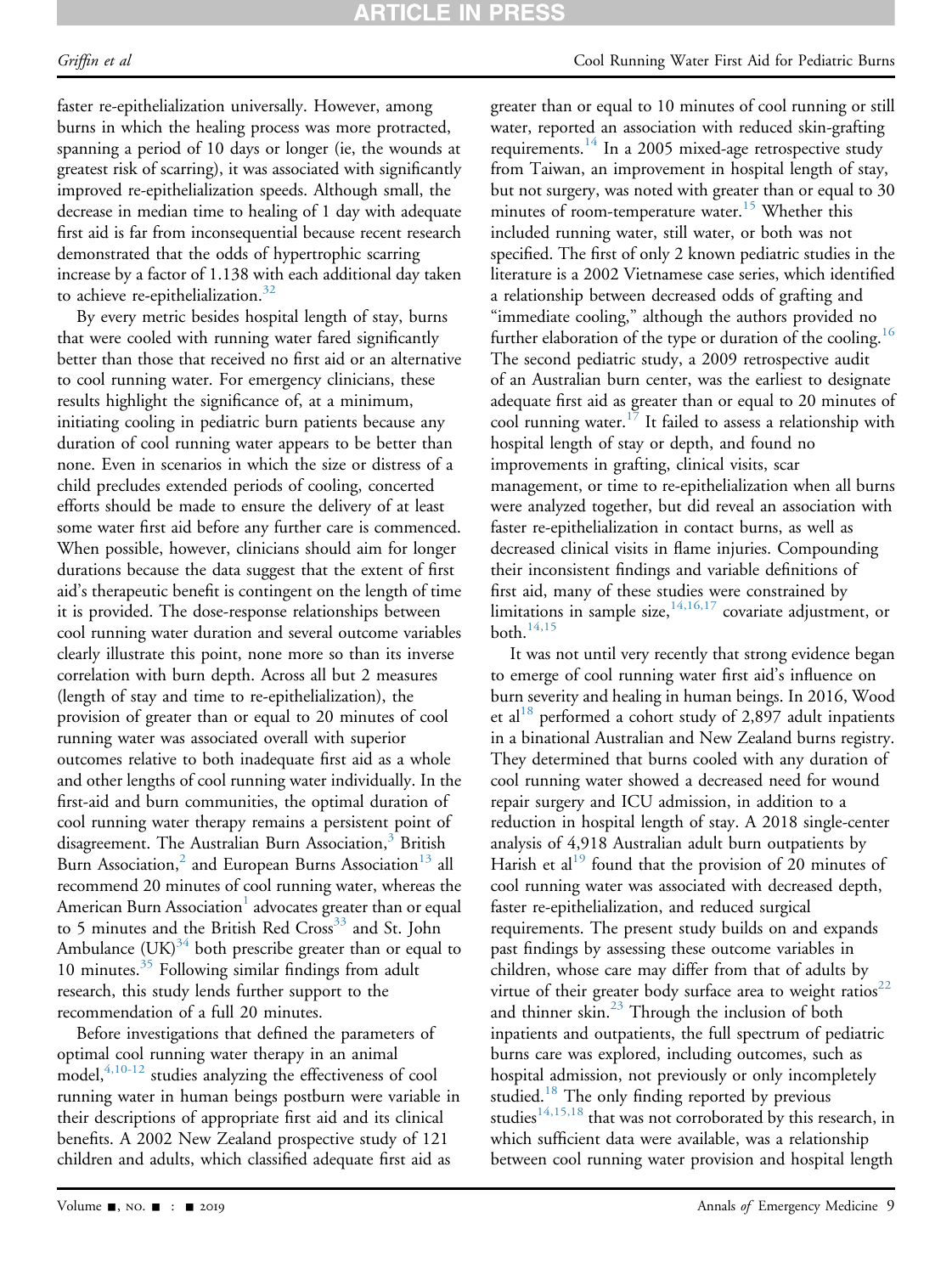## **ARTICLE IN PRESS**

### Cool Running Water First Aid for Pediatric Burns Griffin et al. (Griffin et al. Griffin et al. Griffin et al.

of stay, $18$  although this may be attributable to the relatively small size of the inpatient sample.

The exact mechanisms by which cool running water might improve outcomes remain unclear, but its effects are known to extend beyond the mere dissipation of heat. Some authors suspect that cooling may decrease burn wound progression<sup>[34](#page-10-13)</sup> by altering cellular behavior,<sup>[36](#page-10-19)</sup> with past research demonstrating associations with decreased release of lactate and histamine, stabilization of thromboxane and prostaglandin levels, and inhibition of kallikrein activity. $3$ 

The proportion of children provided adequate cool running water in this study, 71.3%, marks a substantial improvement from the 12.1% documented at a pediatric hospital covering the same population from 4 years earlier.<sup>[17](#page-10-16)</sup> Nevertheless, less than half of the adequately treated cohort received the full 20 minutes of cooling at the scene of the injury. Although cool running water is believed to be most effective immediately postburn, $12$  the improved outcomes observed in the adequate first-aid group as a whole strongly suggest that, consistent with current guidelines, cool running water continues to be of benefit up to 3 hours after injury. Out-of-hospital and emergency services should therefore prioritize first aid in the management of all patients who present within this timeframe.

In summary, this study showed significant improvements with cool running water first aid in injury severity and clinical outcomes among children postburn. The provision of adequate first aid consisting of greater than or equal to 20 minutes of cool running water within 3 hours of injury was associated with reduced skin grafting, as well as faster re-epithelialization among burns in which wound closure was more protracted, and decreased odds of full-thickness depth, hospital admission, and operating room interventions.

Supervising editor: Jocelyn Gravel, MD. Specific detailed information about possible conflict of interest for individual editors is available at <https://www.annemergmed.com/editors>.

Author affiliations: From the Queensland University of Technology Faculty of Health, Centre for Children's Burns and Trauma Research, South Brisbane, Queensland, Australia (Griffin, Frear, Kimble); and the Murdoch Children's Research Institute, Royal Children's Hospital, and Department of Paediatrics, Faculty of Medicine, Dentistry and Health Sciences, University of Melbourne, Melbourne, Victoria, Australia (Babl, Oakley).

Author contributions: BG was responsible for the study. All authors conceived and designed the study and conducted all analyses. CF drafted the article and and all authors contributed substantially to the various revisions. BG takes responsibility for the study as a whole.

All authors attest to meeting the four [ICMJE.org](http://ICMJE.org) authorship criteria: (1) Substantial contributions to the conception or design of the work; or the acquisition, analysis, or interpretation of data for the work; AND (2) Drafting the work or revising it critically for important intellectual content; AND (3) Final approval of the version to be published; AND (4) Agreement to be accountable for all aspects of the work in ensuring that questions related to the accuracy or integrity of any part of the work are appropriately investigated and resolved.

Funding and support: By Annals policy, all authors are required to disclose any and all commercial, financial, and other relationships in any way related to the subject of this article as per ICMJE conflict of interest guidelines (see [www.icmje.org](http://www.icmje.org)). The authors have stated that no such relationships exist.

Publication dates: Received for publication March 3, 2019. Revisions received April 25, 2019, May 20, 2019, and June 11, 2019. Accepted for publication June 27, 2019.

### <span id="page-9-0"></span>**REFERENCES**

- 1. American Burn Association. Initial First Aid Treatment for Minor Burns. Chicago, IL: The Association; 2017. Available at: [http://ameriburn.org/](http://ameriburn.org/prevention/prevention-resources/#1493037731300-e4bd5ba9-3769) [prevention/prevention-resources/#1493037731300-e4bd5ba9-](http://ameriburn.org/prevention/prevention-resources/#1493037731300-e4bd5ba9-3769) [3769.](http://ameriburn.org/prevention/prevention-resources/#1493037731300-e4bd5ba9-3769) Accessed July 29, 2019.
- <span id="page-9-1"></span>2. Stiles K, Goodwin N. First Aid Clinical Practice Guidelines. London, UK: British Burn Association; 2018. Available at: [https://www.](https://www.britishburnassociation.org/pre-hospital-approach-to-burns-patient-management/) [britishburnassociation.org/pre-hospital-approach-to-burns-patient](https://www.britishburnassociation.org/pre-hospital-approach-to-burns-patient-management/)[management/.](https://www.britishburnassociation.org/pre-hospital-approach-to-burns-patient-management/) Accessed July 29, 2019.
- <span id="page-9-2"></span>3. Australian and New Zealand Burn Association. First Aid. Melbourne, Victoria, Australia: The Association; 2018. Available at: [https://anzba.](https://anzba.org.au/care/first-aid/) [org.au/care/](https://anzba.org.au/care/first-aid/)first-aid/. Accessed July 29, 2019.
- <span id="page-9-3"></span>4. [Cuttle L, Kempf M, Kravchuk O, et al. The optimal temperature of](http://refhub.elsevier.com/S0196-0644(19)30538-4/sref4) first [aid treatment for partial thickness burn injuries.](http://refhub.elsevier.com/S0196-0644(19)30538-4/sref4) Wound Repair Regen. [2009;16:626-634](http://refhub.elsevier.com/S0196-0644(19)30538-4/sref4).
- <span id="page-9-4"></span>5. [Cuttle L, Kempf M, Kravchuk O, et al. The ef](http://refhub.elsevier.com/S0196-0644(19)30538-4/sref5)ficacy of aloe vera, tea tree oil and saliva as fi[rst aid treatment for partial thickness burn injuries.](http://refhub.elsevier.com/S0196-0644(19)30538-4/sref5) Burns[. 2008;34:1176-1182.](http://refhub.elsevier.com/S0196-0644(19)30538-4/sref5)
- <span id="page-9-5"></span>6. [Davies M, Maguire S, Okolie C, et al. How much do parents know about](http://refhub.elsevier.com/S0196-0644(19)30538-4/sref6) first aid for burns? Burns[. 2013;39:1083-1090](http://refhub.elsevier.com/S0196-0644(19)30538-4/sref6).
- <span id="page-9-6"></span>7. [Rose HW. Initial cold water treatment for burns.](http://refhub.elsevier.com/S0196-0644(19)30538-4/sref7) Northwest Med. [1936;35:267-270](http://refhub.elsevier.com/S0196-0644(19)30538-4/sref7).
- <span id="page-9-7"></span>8. [Shulman AG. Ice water as primary treatment of burns: simple method](http://refhub.elsevier.com/S0196-0644(19)30538-4/sref8) [of emergency treatment of burns to alleviate pain, reduce sequelae,](http://refhub.elsevier.com/S0196-0644(19)30538-4/sref8) and hasten healing. JAMA[. 1960;173:1916-1919.](http://refhub.elsevier.com/S0196-0644(19)30538-4/sref8)
- <span id="page-9-8"></span>9. [ÓJ Ófeigsson. Observations and experiments on the immediate cold](http://refhub.elsevier.com/S0196-0644(19)30538-4/sref9)[water treatment for burns and scalds.](http://refhub.elsevier.com/S0196-0644(19)30538-4/sref9) Br J Plast Surg. [1959;12:104-119](http://refhub.elsevier.com/S0196-0644(19)30538-4/sref9).
- <span id="page-9-11"></span>10. [Bartlett N, Yuan J, Holland AJ, et al. Optimal duration of cooling for an](http://refhub.elsevier.com/S0196-0644(19)30538-4/sref10) [acute scald contact burn injury in a porcine model.](http://refhub.elsevier.com/S0196-0644(19)30538-4/sref10) J Burn Care Res. [2008;29:828-834.](http://refhub.elsevier.com/S0196-0644(19)30538-4/sref10)
- 11. [Yuan J, Wu C, Holland AJ, et al. Assessment of cooling on an acute](http://refhub.elsevier.com/S0196-0644(19)30538-4/sref11) [scald burn injury in a porcine model.](http://refhub.elsevier.com/S0196-0644(19)30538-4/sref11) J Burn Care Res. [2007;28:514-520.](http://refhub.elsevier.com/S0196-0644(19)30538-4/sref11)
- <span id="page-9-13"></span>12. [Cuttle L, Kempf M, Liu PY, et al. The optimal duration and delay of](http://refhub.elsevier.com/S0196-0644(19)30538-4/sref12) first [aid treatment for deep partial thickness burn injuries.](http://refhub.elsevier.com/S0196-0644(19)30538-4/sref12) Burns. [2009;36:673-679.](http://refhub.elsevier.com/S0196-0644(19)30538-4/sref12)
- <span id="page-9-9"></span>13. European Burns Association. [European Practice Guidelines for Burn](http://refhub.elsevier.com/S0196-0644(19)30538-4/sref13) Care[. 4th ed. Barcelona, Spain: The Association; 2017:119-120.](http://refhub.elsevier.com/S0196-0644(19)30538-4/sref13)
- <span id="page-9-10"></span>14. [Skinner A, Peat B. Burns treatment for children and adults: a study](http://refhub.elsevier.com/S0196-0644(19)30538-4/sref14) of initial burns fi[rst aid and hospital care.](http://refhub.elsevier.com/S0196-0644(19)30538-4/sref14) N Z Med J. 2002;115 [:U199.](http://refhub.elsevier.com/S0196-0644(19)30538-4/sref14)
- <span id="page-9-12"></span>15. [Tung KY, Chen ML, Wang HJ, et al. A seven-year epidemiology study of](http://refhub.elsevier.com/S0196-0644(19)30538-4/sref15) [12,381 admitted burn patients in Taiwan](http://refhub.elsevier.com/S0196-0644(19)30538-4/sref15)—[using the Internet](http://refhub.elsevier.com/S0196-0644(19)30538-4/sref15)